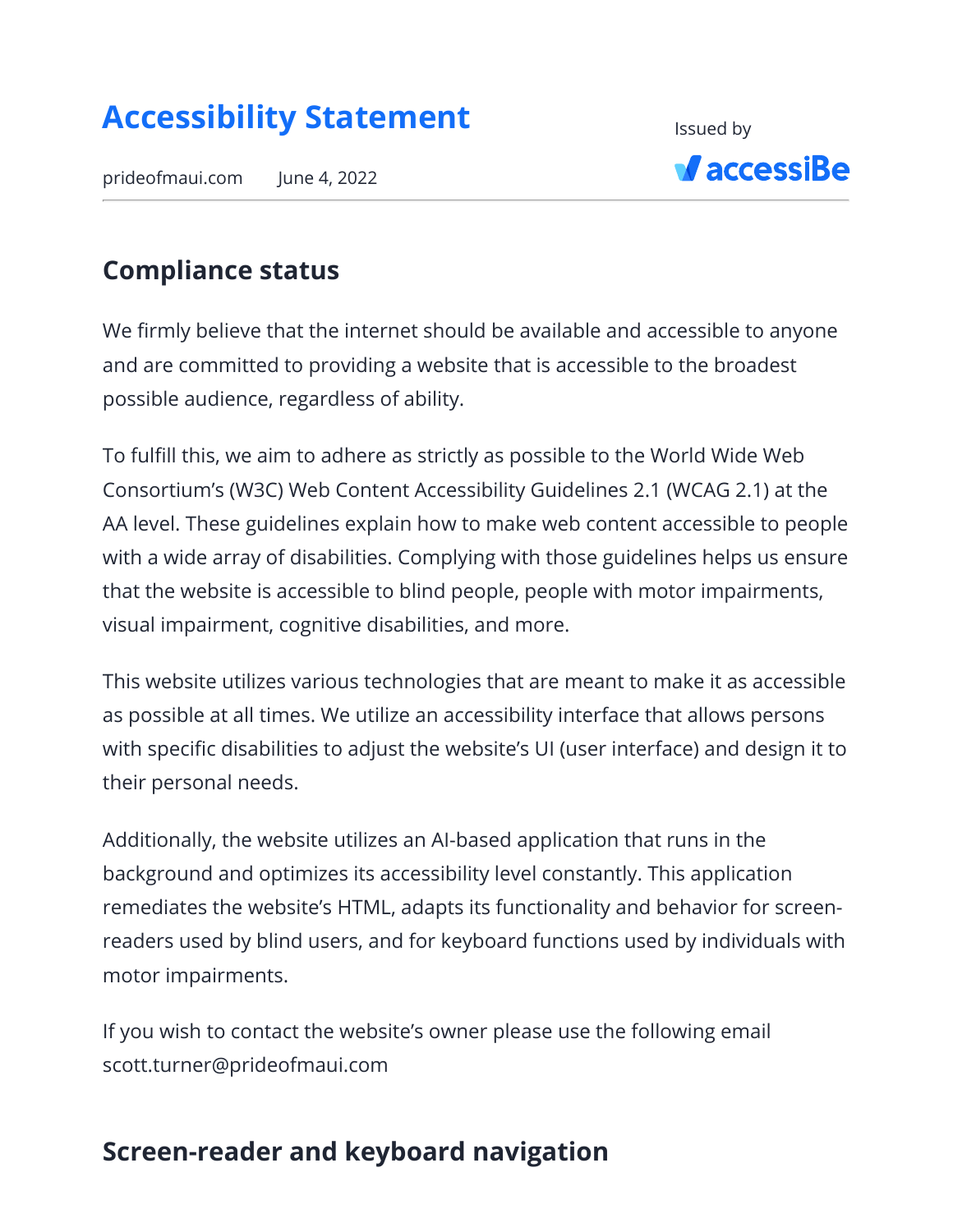Our website implements the ARIA attributes (Accessible Rich Internet Applications) technique, alongside various behavioral changes, to ensure blind users visiting with screen-readers can read, comprehend, and enjoy the website's functions. As soon as a user with a screen-reader enters your site, they immediately receive a prompt to enter the Screen-Reader Profile so they can browse and operate your site effectively. Here's how our website covers some of the most important screen-reader requirements:

1. **Screen-reader optimization:** we run a process that learns the website's components from top to bottom, to ensure ongoing compliance even when updating the website. In this process, we provide screen-readers with meaningful data using the ARIA set of attributes. For example, we provide accurate form labels; descriptions for actionable icons (social media icons, search icons, cart icons, etc.); validation guidance for form inputs; element roles such as buttons, menus, modal dialogues (popups), and others.

Additionally, the background process scans all of the website's images. It provides an accurate and meaningful image-object-recognition-based description as an ALT (alternate text) tag for images that are not described. It will also extract texts embedded within the image using an OCR (optical character recognition) technology. To turn on screen-reader adjustments at any time, users need only to press the Alt+1 keyboard combination. Screenreader users also get automatic announcements to turn the Screen-reader mode on as soon as they enter the website.

These adjustments are compatible with popular screen readers such as JAWS, NVDA, VoiceOver, and TalkBack.

2. **Keyboard navigation optimization:** The background process also adjusts the website's HTML and adds various behaviors using JavaScript code to make the website operable by the keyboard. This includes the ability to navigate the website using the Tab and Shift+Tab keys, operate dropdowns with the arrow keys, close them with Esc, trigger buttons and links using the Enter key, navigate between radio and checkbox elements using the arrow keys, and fill them in with the Spacebar or Enter key.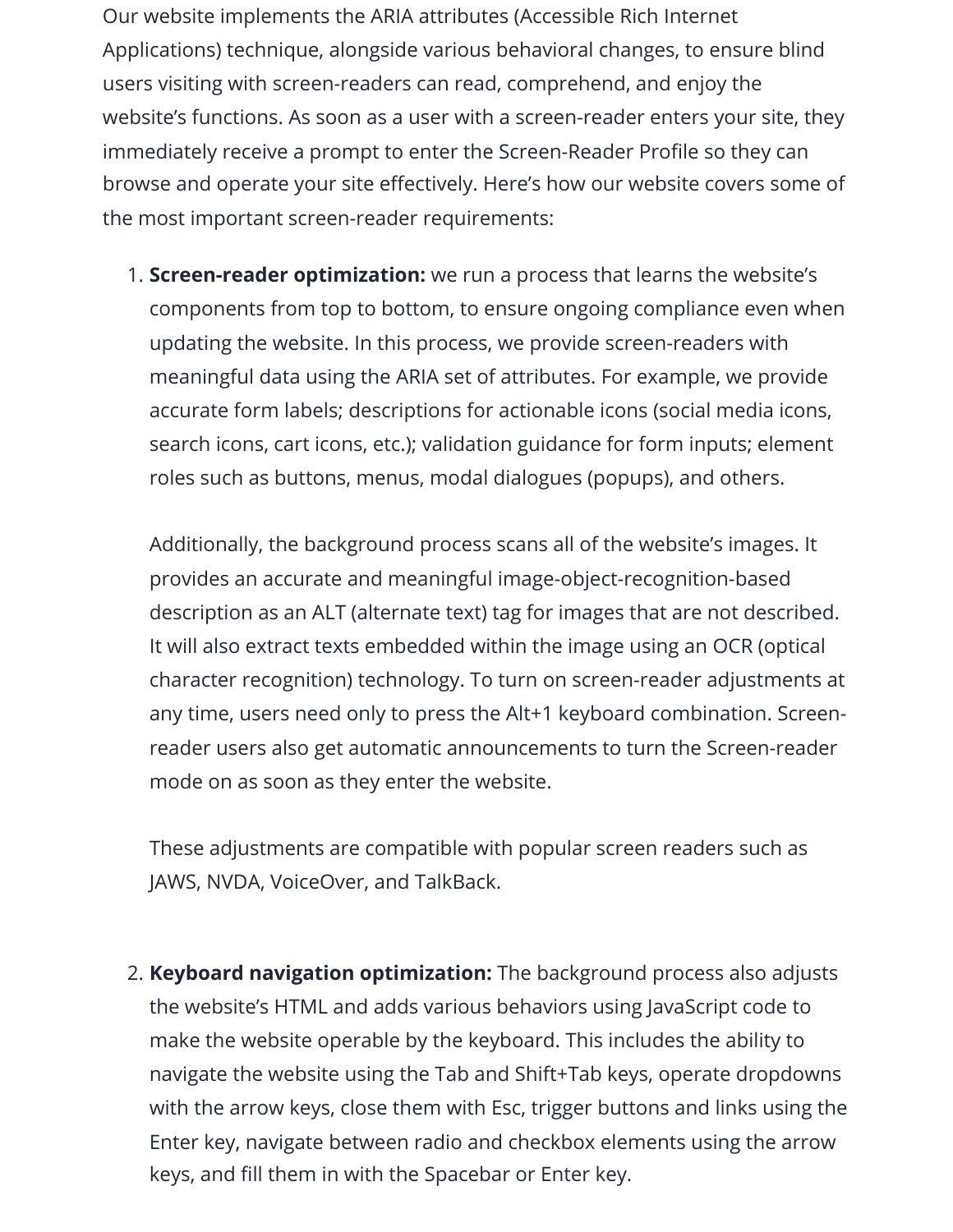Additionally, keyboard users will find content-skip menus available at any time by clicking Alt+2, or as the first element of the site while navigating with the keyboard. The background process also handles triggered popups by moving the keyboard focus towards them as soon as they appear, not allowing the focus to drift outside.

Users can also use shortcuts such as "M" (menus), "H" (headings), "F" (forms), "B" (buttons), and "G" (graphics) to jump to specific elements.

## **Disability profiles supported on our website**

- **Epilepsy Safe Profile:** this profile enables people with epilepsy to safely use the website by eliminating the risk of seizures resulting from flashing or blinking animations and risky color combinations.
- **Vision Impaired Profile:** this profile adjusts the website so that it is accessible to the majority of visual impairments such as Degrading Eyesight, Tunnel Vision, Cataract, Glaucoma, and others.
- **Cognitive Disability Profile:** this profile provides various assistive features to help users with cognitive disabilities such as Autism, Dyslexia, CVA, and others, to focus on the essential elements more easily.
- **ADHD Friendly Profile**: this profile significantly reduces distractions and noise to help people with ADHD, and Neurodevelopmental disorders browse, read, and focus on the essential elements more easily.
- **Blind Users Profile (Screen-readers):** this profile adjusts the website to be compatible with screen-readers such as JAWS, NVDA, VoiceOver, and TalkBack. A screen-reader is installed on the blind user's computer, and this site is compatible with it.
- **Keyboard Navigation Profile (Motor-Impaired):** this profile enables motor-impaired persons to operate the website using the keyboard Tab, Shift+Tab, and the Enter keys. Users can also use shortcuts such as "M" (menus), "H" (headings), "F" (forms), "B" (buttons), and "G" (graphics) to jump to specific elements.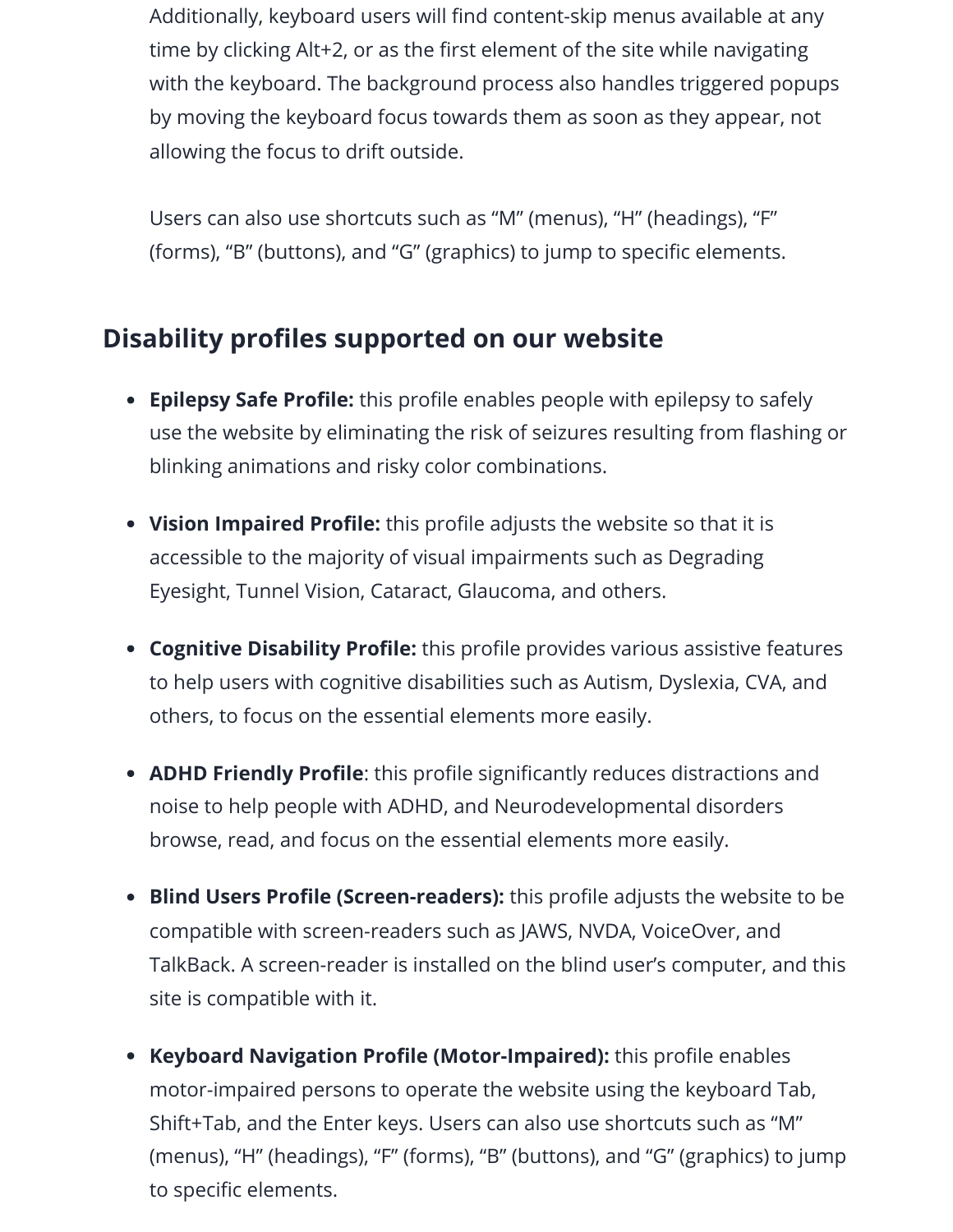## **Additional UI, design, and readability adjustments**

- 1. **Font adjustments –** users can increase and decrease its size, change its family (type), adjust the spacing, alignment, line height, and more.
- 2. **Color adjustments –** users can select various color contrast profiles such as light, dark, inverted, and monochrome. Additionally, users can swap color schemes of titles, texts, and backgrounds with over seven different coloring options.
- 3. **Animations –** epileptic users can stop all running animations with the click of a button. Animations controlled by the interface include videos, GIFs, and CSS flashing transitions.
- 4. **Content highlighting –** users can choose to emphasize essential elements such as links and titles. They can also choose to highlight focused or hovered elements only.
- 5. **Audio muting –** users with hearing devices may experience headaches or other issues due to automatic audio playing. This option lets users mute the entire website instantly.
- 6. **Cognitive disorders –** we utilize a search engine linked to Wikipedia and Wiktionary, allowing people with cognitive disorders to decipher meanings of phrases, initials, slang, and others.
- 7. **Additional functions –** we allow users to change cursor color and size, use a printing mode, enable a virtual keyboard, and many other functions.

## **Assistive technology and browser compatibility**

We aim to support as many browsers and assistive technologies as possible, so our users can choose the best fitting tools for them, with as few limitations as possible. Therefore, we have worked very hard to be able to support all major systems that comprise over 95% of the user market share, including Google Chrome, Mozilla Firefox, Apple Safari, Opera and Microsoft Edge, JAWS, and NVDA (screen readers), both for Windows and MAC users.